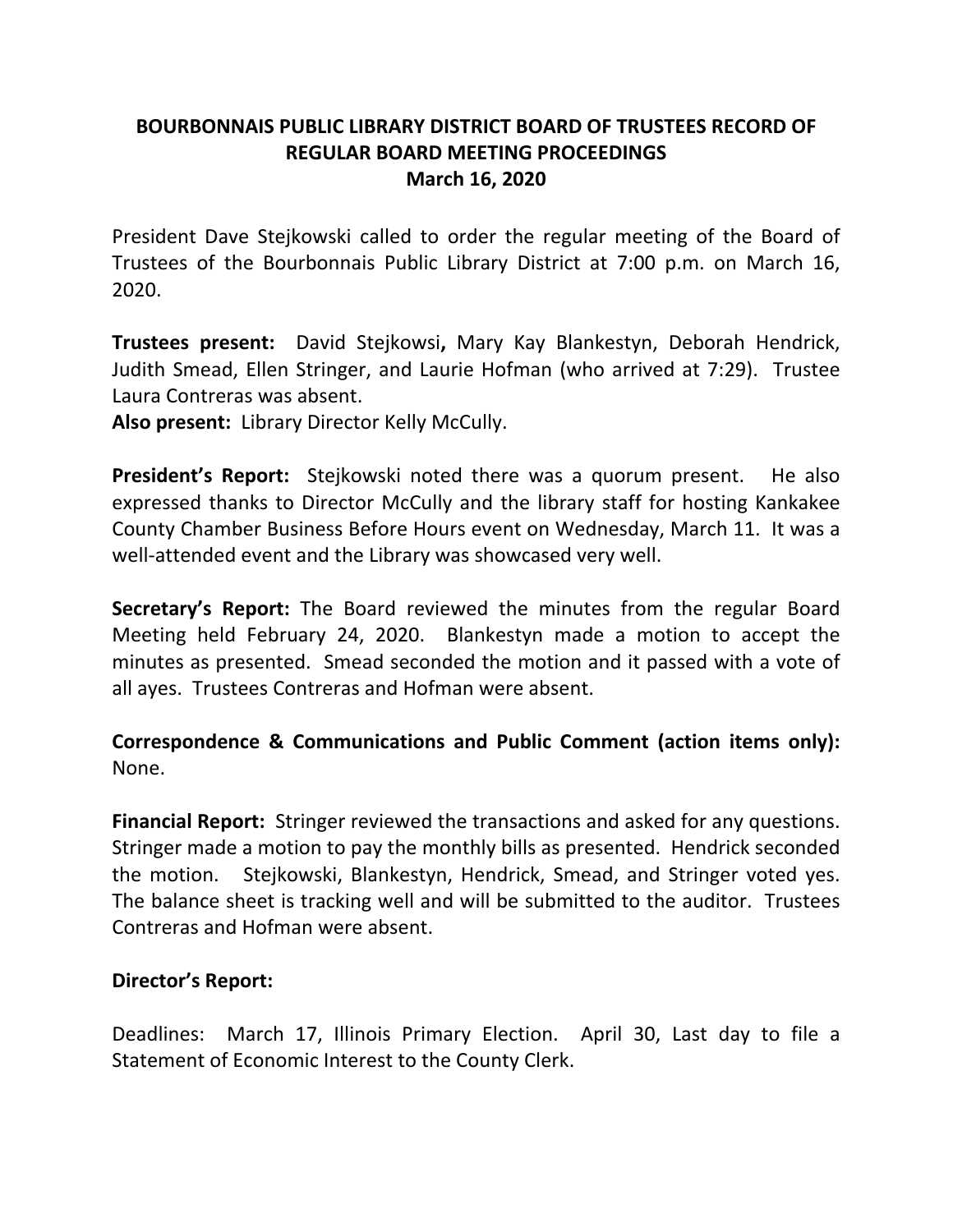Marketing: There are currently 1,310 people on the library email list. The Library has 2,037 likes on Facebook, and 553 followers on Instagram.

Business Before Hours: The Library hosted over 40 visitors at the Kankakee County Chamber Business Before Hours event held Wednesday, March 11. McCully expressed thanks to the trustees that were in attendance and to Connect Coffee Roasters and Two Whisks Bakery for supplying delicious refreshments.

### **Technical Services:**

353 new items were added to the collection in February 2020. 475 items were deleted.

Technical Services Supervisor, Kris Weybright, continues to lead the nonfiction weeding project. Currently the 800s are being evaluated.

## **Circulation Services:**

52 new patron cards were added in February 2020. 17,779 physical items were circulated.

### **Adult Services:**

The Library has added a new ScanStation. The new station features the same scan capabilities that were offered previously, with the addition of photo preservation, text to audio, and language translation features.

The Library's first Adult Winter Reading Program ended on February 29. Fortyone people submitted 941 raffle entries. The program challenged participants to read outside of their typical genres and explore many of the library's mobile apps. Patrons loved the kick-off event, and the Library has received positive feedback from those that participated.

### **Youth Services:**

The Youth Services Department added a sensory tub to their space to create a fun, tactile experience for children. The tub is filled with 40 pounds of pinto beans and assorted toys to dig up. Sensory floor tiles and toys have also been added to the Department. Sensory toys and tubs help children develop social learning skills including planning, negotiation, and sharing.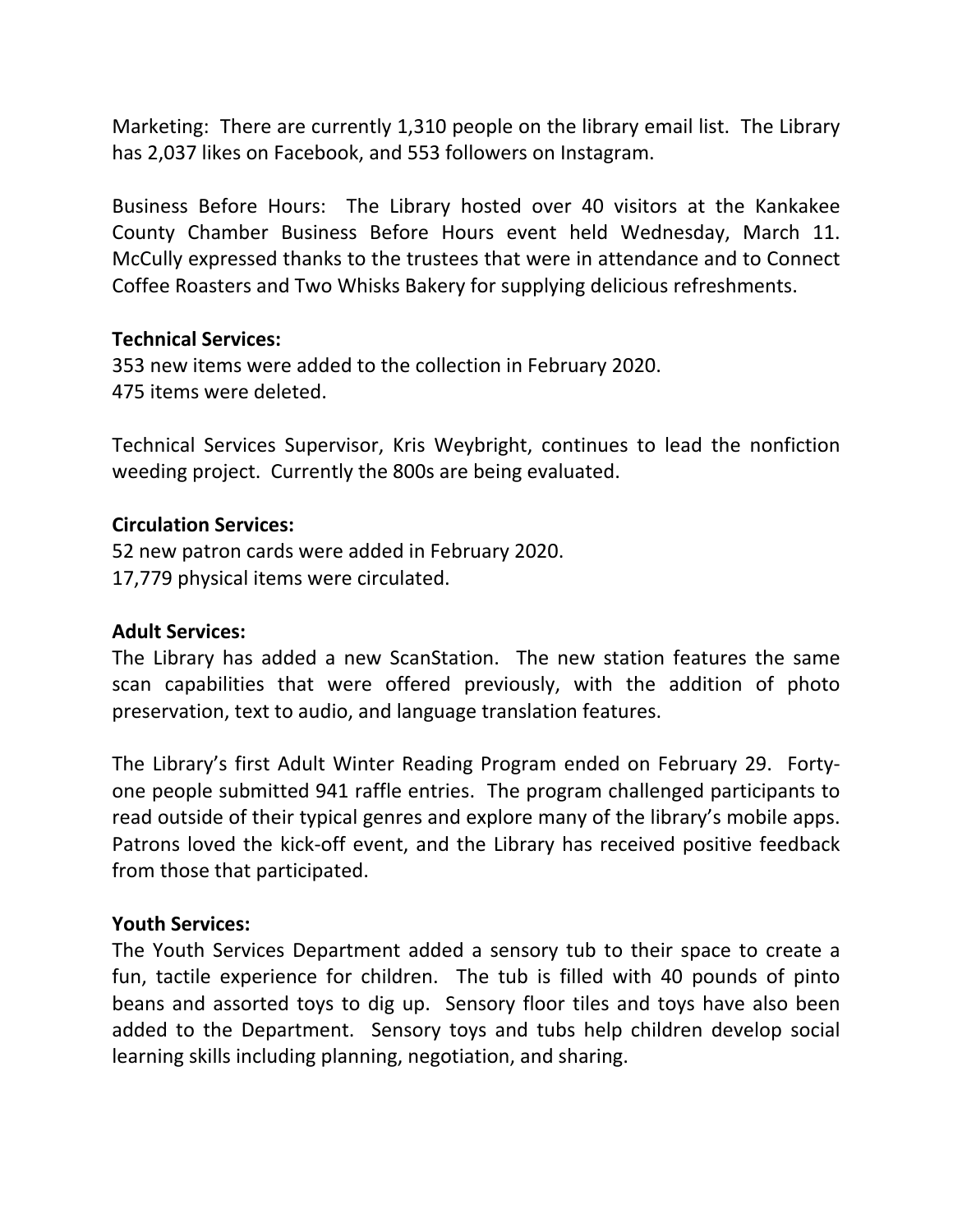After 15 years of love and play, it was time to say goodbye to the beloved BPL gazebo. The gazebo needed major repairs, so the library staff determined that it was time to reimagine and refresh the Youth Services Play Area. The library custodian, Bill Johnson, dismantled the structure in three short hours before opening on Thursday, March 12. New play structures, toys, and storage will be added, and potentially a mural to brighten up the space.

## **Committee Reports:**

**Personnel:** Set date to discuss FY2020-21 Employee Wage Scale & Organizational Structure. Kelly will email Judy with possible dates for this meeting. **Finance:** None. **Policy:** None. **Building and Grounds:** None. **Long Range Planning:** None.

**Unfinished Business:** None.

**New Business:**<br>Review and Approve Patron Computer Estimates: Director McCully discussed the need to purchase 12 new patron computers. She explained that only 12 new computers are needed because the current number of 14 are not all in use. McCully reviewed the three proposals received from Dell for \$11,718.05, Paragon Micro for \$11,784, and CDW for 14,414.16. After a brief discussion, Smead made a motion to accept the purchase proposal from Paragon Micro. Stejkowski seconded the motion and it passed with all ayes. Trustees Contreras and Hofman were absent.

Discuss Library Response to Illinois State Library Public Health Correspondence and COVID-19 Contingency Planning: A letter from Greg McCormick, Director of the Illinois State Library, shared information received concerning COVID-19. Director McCully has communicated with other libraries and presented the Bourbonnais Public Library District Pandemic Response Procedures. The document outlined three procedure levels. Level I: Precautionary Measures, Level II: Moderated Services, and Level III: Temporary Closure were discussed. Stejkowski made a motion to adopt the Pandemic Response Procedures.